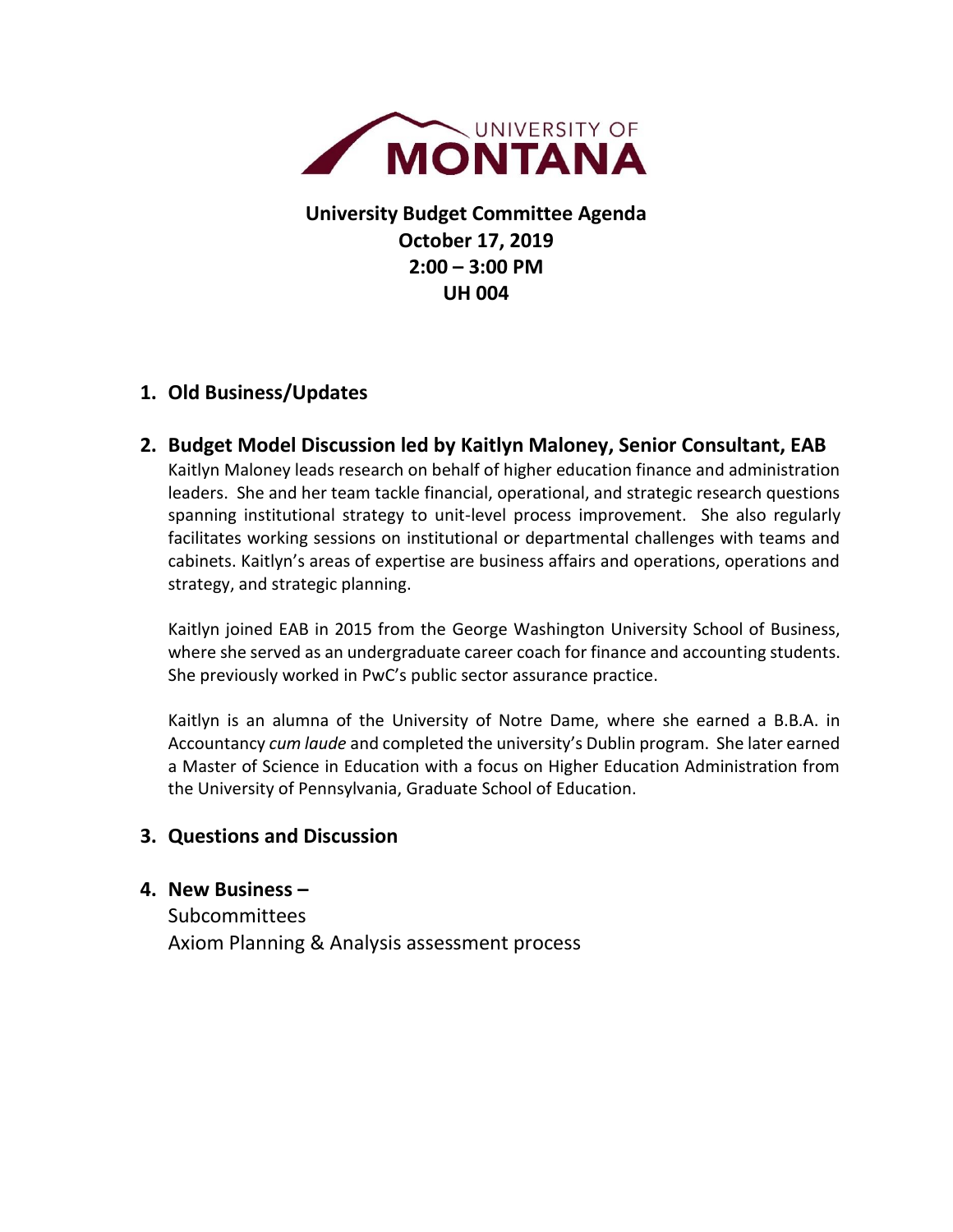#### **Minutes University Budget Committee Meeting October 17, 2019**

Kaitlyn Maloney, Senior Consultant from EAB, shared a presentation "Optimizing University Budget Models."

The presentation began by introducing industry trends, including the incremental budgeting model, the responsibility center management (RCM) model, and the emerging trend towards a hybrid model. Pros and cons of each model were discussed.

The presentation then addressed budget model design principles, or the elements of a budget model. Four broad classifications are:

- Revenue Allocation: methods to allocate university revenue to units
- Cost Allocation: methods to assign expenses for university overhead
- Strategic funding: sources of funding for strategic objectives
- Performance targets: mechanisms to inflect unit behavior

Common metrics and methods for allocating revenue are a unit focus, based upon student credit hours, majors, or degrees; a program focus, based upon memorandums of understanding, growth, or program margin; and an institution focus, based upon determinations made by a vice president, dean or department manager, and/or principal investigator.

Cost allocations support those items that are considered university overhead and are indirect to programs. Cost allocations must be easily measured, must be controllable, and must allocations must inflect desired behavior change.

Strategic funding includes large-scale institutional investments, and takes into consideration items such as infrastructure to grow, competitive advantages, technology enhancement, and mission expansion. Strategies may be centralized or decentralized, and usually require a strategic reserve fund for targeted initiatives.

Performance targets may be based upon unit margin such as gain sharing margin targets or improvement goals, student success such as degrees awarded or credit milestones, or priority setting for budget control, fund allocation, or strategic planning.

The presentation wrapped up with further discussion of industry trends and committee member questions and thoughts concerning the types of budget models.